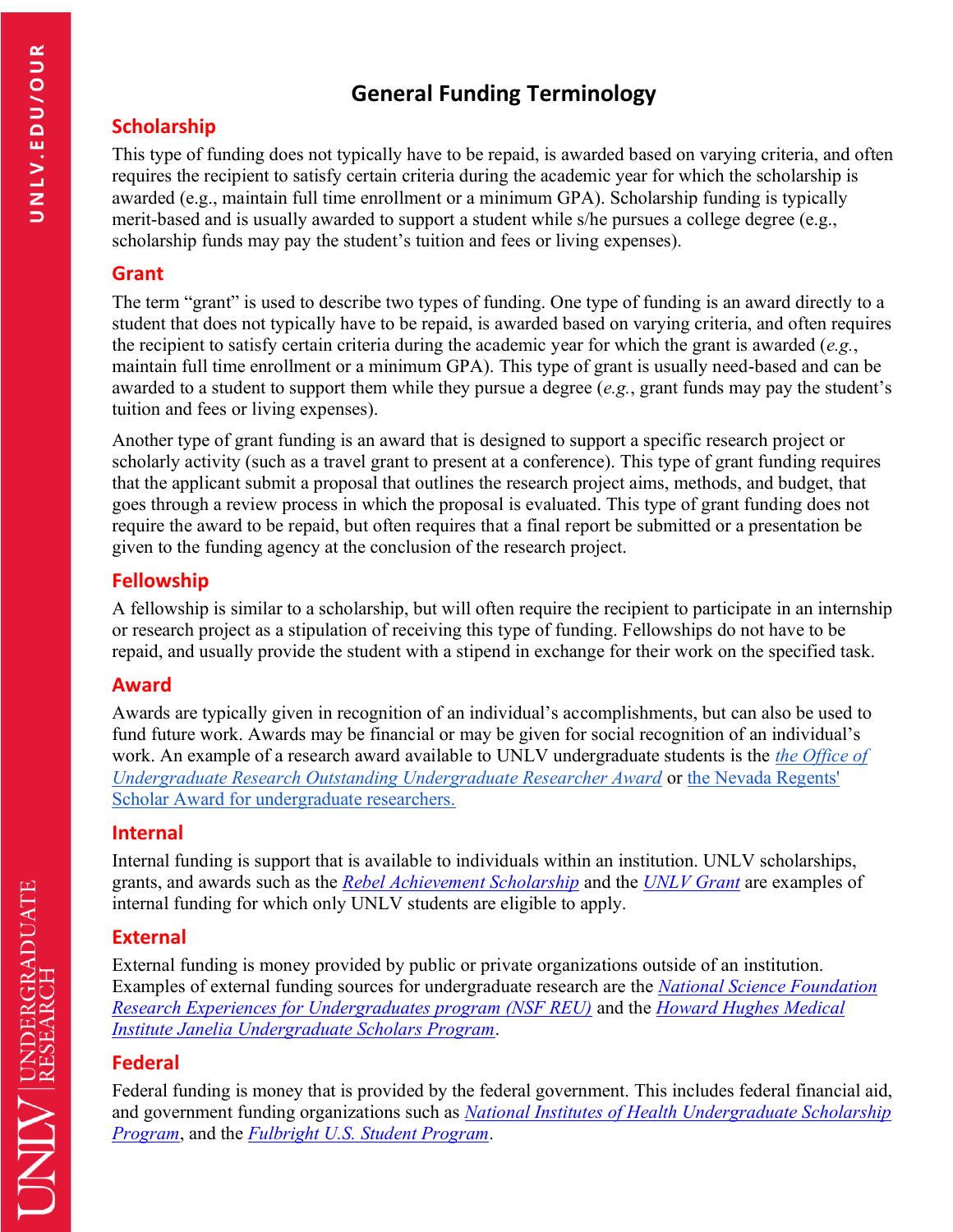## **Private**

Private funding is awarded to the recipient by a non-government organization. Examples of private funding for undergraduate scholarly activities include *[National Geographic Young Explorers Grants](http://www.nationalgeographic.com/explorers/grants-programs/young-explorers/)*, and the *[Presser Foundation Undergraduate Scholar Award](http://www.presserfoundation.org/?page_id=113)* for music.

## **Need-based**

This type of funding is based on the financial need of a student, and typically requires the recipient to meet specific income requirements to qualify.

## **Merit-based**

This type of funding is based on the ability or skill of the recipient.

Additional information about funding for UNLV students can be found on the webpage of the UNLV Office of Financial Aid and Scholarships: [http://www.unlv.edu/finaid/scholarships-grant](http://www.unlv.edu/finaid/scholarships-grants)

# **Why Do You Need Research Funds?**

Research costs money and you have to get it from somewhere! Grant writing or writing for funding applications have manifold reasons including:

- 1. Research materials and equipment
- 2. Laboratory analysis
- 3. Research-related travel (e.g., data collection, fieldwork, conference attendance etc.)
- 4. Publication costs (i.e., article processing fees)
- 5. Time

# **Money to Make Money**

As a general rule, it is never too early to get into the habit of applying for funds because:

- 1. No amount is too small
- 2. Internal funding should lead to external funding
- 3. Smaller grants lead to larger grants
- 4. Proven producers have a better chance of being funded

# **General Tips for a Successful Application**

Grant writing or writing for funding applications fall under the genre of persuasive writing to persuade reviewers to fund the proposed research. As such, you need to satisfy two fundamental requirements:

1. A great research idea that is novel, that has relevance, and that can be investigated, thoroughly with available institutional resources and within reasonable time-frame

2. Effective presentation of the idea.

In addition, your proposal should convey the attitude that:

- 1. You are the right person to do the work and to find the answers,
- 2. You are aware of previous relevant studies and potential challenges.

# **A Blueprint for a Successful Application**

1. Begin early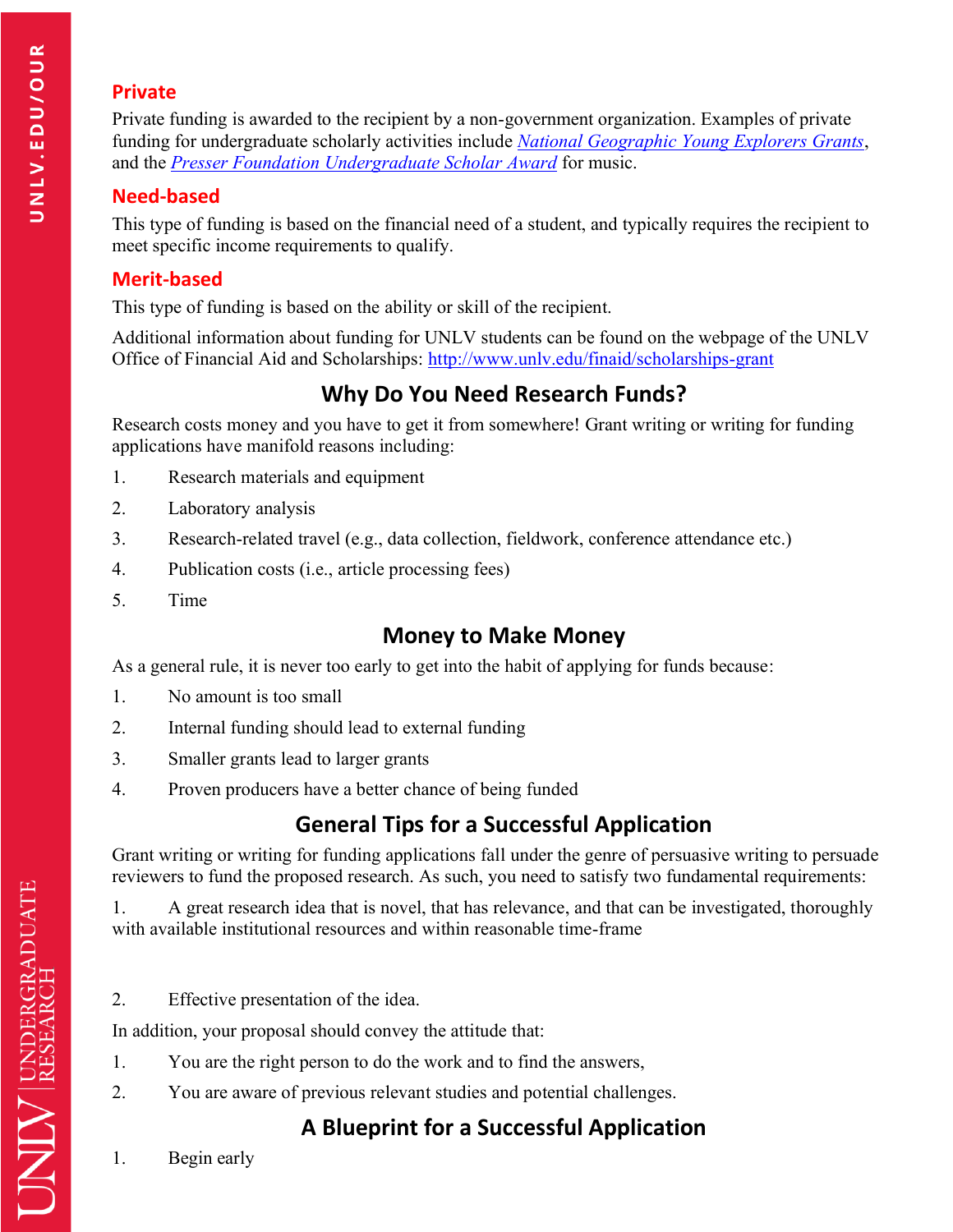- 2. Apply early and often
- 3. Don't forget to include a cover letter with your application
- 4. Answer all questions
- 5. If rejected, revise your proposal and apply again
- 6. Give them what they want. Follow the application guidelines exactly
- 7. Be explicit and specific
- 8. Be realistic in designing the project

9. Clearly and explicitly connect your research questions and objectives, your objectives and methods, your methods and results, and your results and dissemination plan

10. Follow the application guidelines exactly

# **Anatomy of a Successful Application**

1. Effectively introduce your project in the first paragraph or section

2. Provide background and brief literature review to address what is known about your research topic and to describe what is unique about your research and your contribution

3. Describe your methodology and data collection strategy and relevant protocols

4. Describe how you will apply your data to address your question(s)

5. Describe your relevant credentials and skills or how (if) you will develop them for the proposed project

6. Clearly state how your research will advance your academic formation and professional development

7. Set and follow a reasonable timeline based on the deadline

8. Follow the submission guidelines and recommended structure of the proposal

9. Organize your proposal and use concise, persuasive writing - writing proposals differs from authoring journal articles

10. Ask colleagues to read your proposal and provide critical comments. If your proposal is not funded, carefully read the reviewer comments, and try again – proposals are often funded on the second, or even third submission

# **Typical Parts of a Successful Application**

1. Cover letter

2. Title page

3. Abstract: State the broad, long-term objectives and specific aims, making relevance to the mission of the agency; describe the research design and methods for achieving the stated goals; and be sure that the project summary reflects the key focus of the proposed project so that the application can be appropriately categorized

4. Introduction: State the problem and research objectives, and explain the significance of research

5. Background and literature review: Contextualize your research and what is known about the topic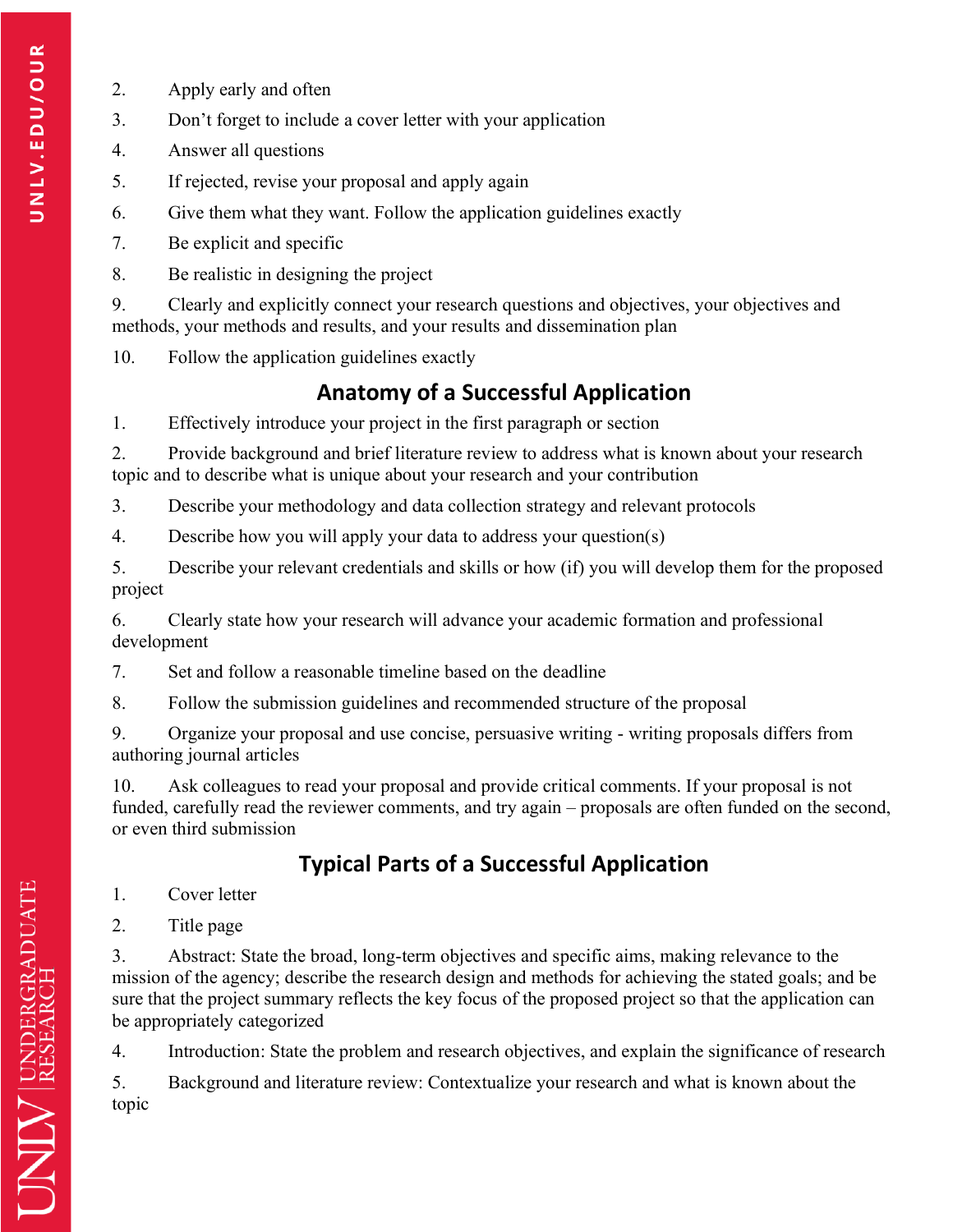6. Project narrative: State methods, procedures, objectives, outcomes or deliverables, what is already known, anticipated findings, contribution to the field, timetable, and data sharing and dissemination plans

- 7. References
- 8. Personnel and Institutional Resources
- 9. Budget and budget justification
- 10. IRB and IACUC approvals, if you are working with human subjects or vertebrates, respectively
- 11. Appendices
- 12. Biosketch

# **Other Considerations**

- 1. Ensure that your goals and objectives are a good match for the funder's mission and priorities
- 2. Set and follow a reasonable timeline based on the deadline
- 3. Follow the submission guidelines and recommended structure of the proposal

4. Organize your proposal and use concise, persuasive writing - writing proposals differs from authoring journal articles

- 5. Talk to the program officer
- 6. Ask colleagues to read your proposal and provide critical comments

7. If your proposal is not funded, carefully read the reviewer comments, and try again – proposals are often funded on the second, or even third submission

# **Grant Example**

# **Natural Geographic Society (NGS) Grant #8907-11 to Levent Atici**

### **NGS Job Description**

Please describe clearly, and with the minimum of specialized terminology, your proposed project in suitable detail in the space provided. State your objective(s) and relate your planned research design to previous and current work on the subject by yourself and others, being sure to cite relevant literature.

Detail your methodology, noting any special or unusual tools or techniques you plan to employ. In technical proposals, please describe the methodology in sufficient detail for a subject area expert to make an informed decision about whether the methods are appropriate and efficient for accomplishing the research objectives, and justify the methods over possible alternatives.

The length of this description should be the equivalent of 3 pages of text or approximately 2,000 words.

## **Project Title**

Zooarchaeology of Kültepe-Kanesh with an Emphasis on Urban Animal Exploitation and Ethnicity

## **Research Description and Objectives**

Zooarchaeologists have tackled numerous questions to reveal human-animal interactions across time and space. In addition to depending on animals for their primary (e.g., meat) and secondary products (e.g., milk, muscle-power, wool), humans have used animals to establish and legitimize status and power, and to represent ideologies, identities, and ethnicity  $(1-7)$ . Zooarchaeologists have established that early states and urban centers had specialized animal economies with part- or full-time food-producing specialists relying on surplus production and storage, tax collection, and redistributive mechanisms  $(^{8-17})$ . Previous research has modeled animal economies using a dichotomous approach and distinguishing between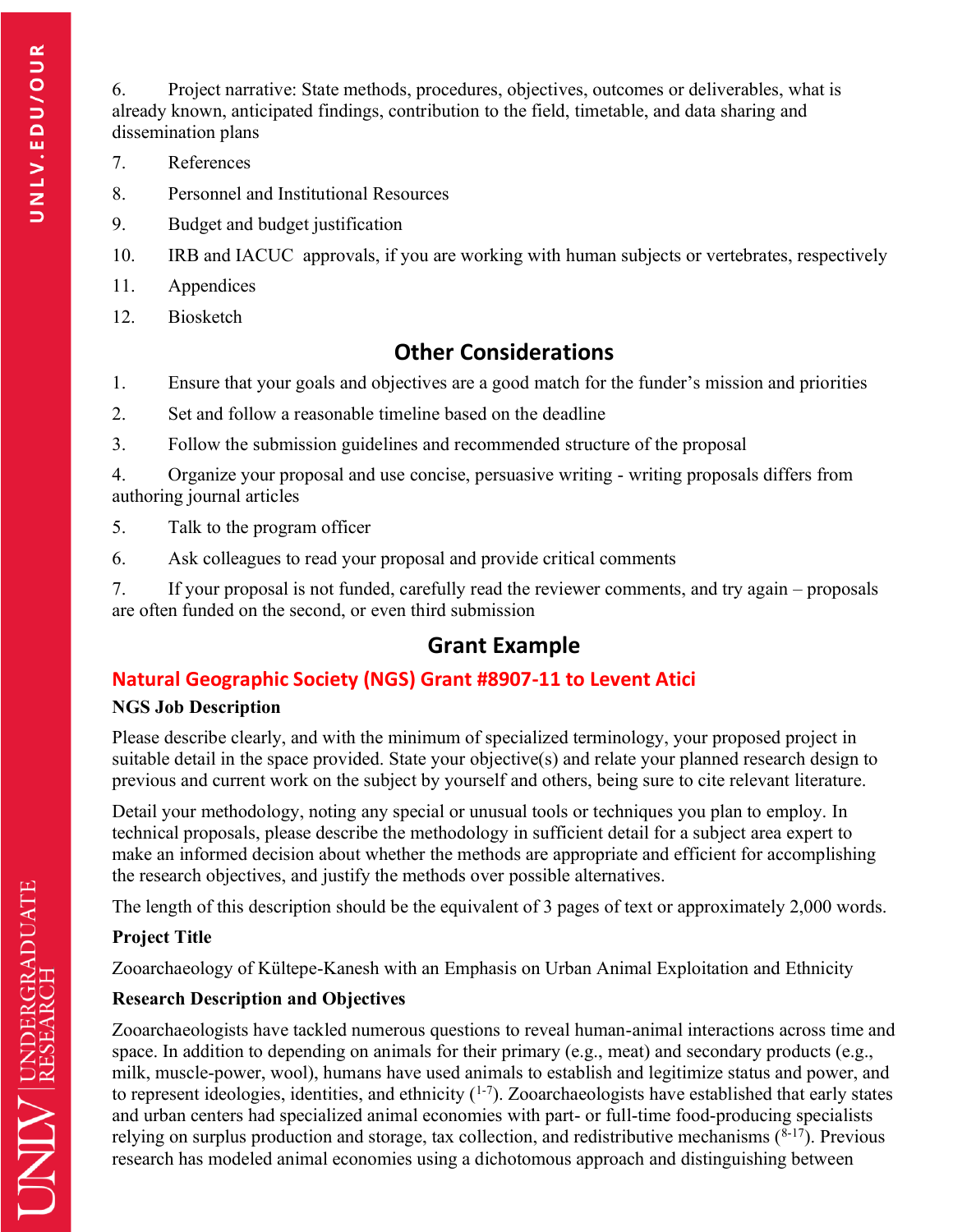centralized, regulated and decentralized, unregulated animal economies with direct or indirect food provisioning systems  $(16)$ . The proposed research seeks to develop a fine resolution picture of specialized urban animal exploitation, and to correlate patterns of animal production, consumption, redistribution, and discard with ethnicity at Kültepe-Kanesh during the Middle Bronze Age (MBA). Given that most studies probing various socioeconomic aspects of the Bronze Age societies, including ethnicity, have relied on conventional archaeological (e.g., analysis of pottery, architecture, and copper alloy artifacts) or philological studies, a zooarchaeological study of ethnicity with specific reference to food acquisition, production, consumption, and redistribution techniques at Kültepe can generate fresh and exciting results and a new perspective.

The proposed research seeks to probe specialized urban animal exploitation strategies with a special emphasis on ethnicity at Kültepe/Kanesh during the MBA. The specific objectives of this research are:

1. To characterize urban animal exploitation, and to test whether there is a "typical urban" archaeofaunal assemblage by seeking conspicuous and recurring general trends or signatures in the faunal record;

2. To investigate differences and similarities between Native Anatolians and Assyrian Merchants in their food preparation, consumption, and discard patterns, and to test whether there are any detectable correlates of ethnicity in the zooarchaeological record by looking at specific spatial contexts where ethnicity identified by archaeologists and philologists using cuneiform tablets.

#### **Methods**

1. To characterize urban animal exploitation, assemblage composition, bone fragmentation patterns, skeletal part evenness, bone surface modifications, carnivore ravaging, and other taphonomic analyses will be carried out. These analyses will reveal taphonomic and depositional histories of the assemblages and help identify distinct zooarchaeological signatures representing urban animal consumption and discard patterns and distinct activities.

2. To investigate food and ethnicity, taxonomic composition and species abundance, taxonomic diversity, richness, and evenness, body part distribution, economic utility and bone transport, type, intensity, and location of butchery marks, and age and sex structures will be examined.

#### **Material**

This project will focus on Level II and sample animal bones from primary and unmixed contexts across the site in general and Assyrian and Anatolian contexts in particular. I will ship large faunal samples to the US in order to effectively and efficiently continue recording, data collection, and analysis during the second stage of the project.

#### **Timetable**

Being the bioarchaeology coordinator and principal zooarchaeologist of the Kültepe-Kanesh project, I have already established the necessary infrastructure at the site, arranged logistics in the field, and obtained official permission from the Turkish authorities. I will travel to Turkey with two UNLV graduate students during the summer of 2011 and start the project. I will also involve Turkish students during the primary field recording stage of the project. The stages and schedule of the project is as follows:

- 1. Field recording and data collection: July, August 2011, Kültepe-Kanesh, Turkey
- 2. Laboratory recording and data collection: September 2011 February 2012, Las Vegas, NV
- 3. Data analysis and write-up: March through June 2012, Las Vegas, NV

### **Larger Goals and Broader Impacts**

By receiving an NGS grant, I will be able to initiate three larger goals: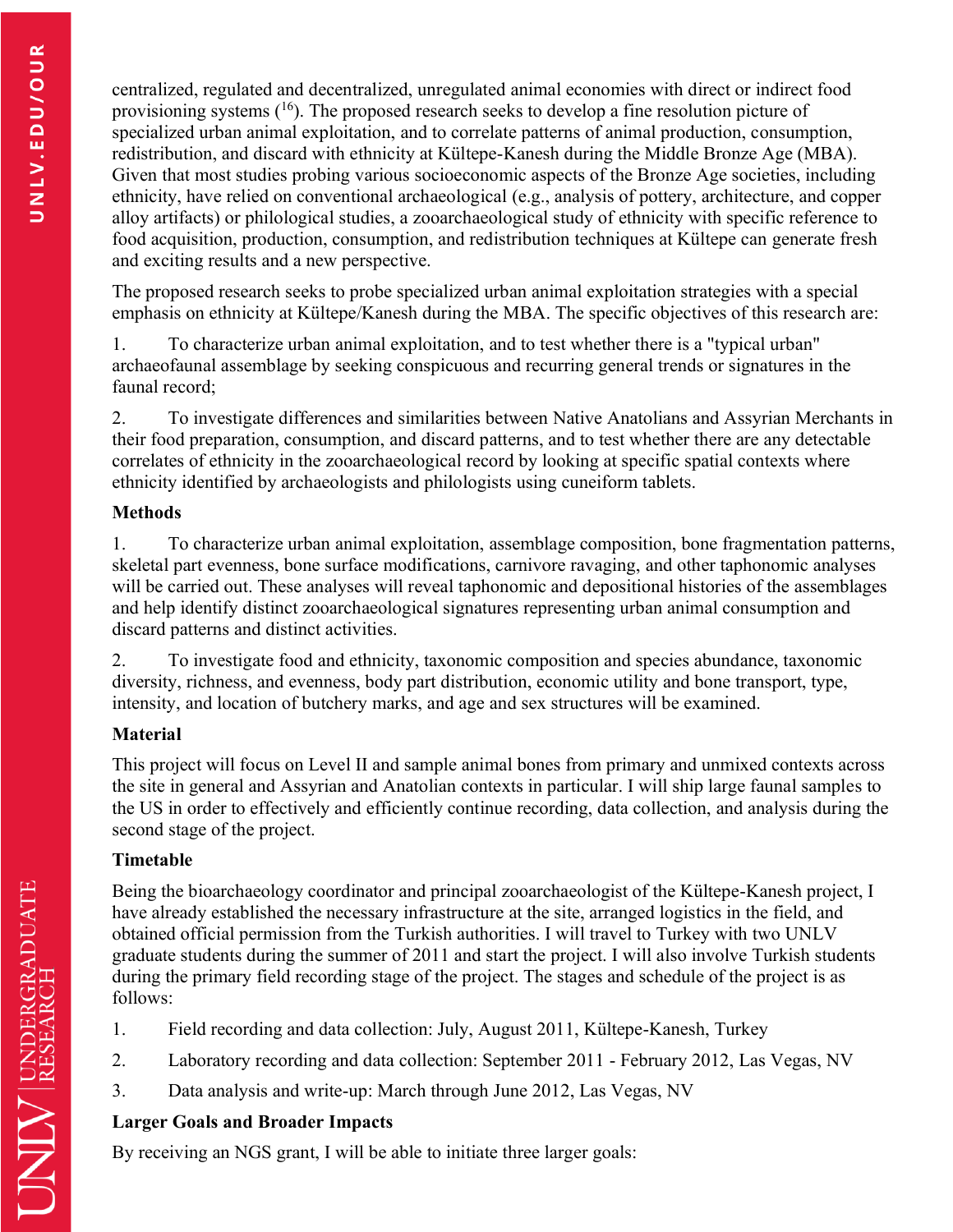1. Provide UNLV and Turkish graduate and undergraduate students with research opportunities and training in the field and in the laboratory,

2. Develop larger extramural research proposals to be submitted to the National Science Foundation and/or other prestigious governmental/private funding agencies,

3. Organize a symposium to bring international scholars around the exciting research questions that I am addressing (e.g., zooarchaeology of ethnicity).

#### **Itemized Project Budget\***

**\***This is a hypothetical budget and not the real budget for the funded project presented here

| Item                           | Quantity  | Cost    | <b>Subtotal</b> | <b>Total</b> |
|--------------------------------|-----------|---------|-----------------|--------------|
| <b>Jet Travel</b>              |           |         |                 |              |
| RDU-Kigali (roundtrip)         | 1         |         | \$6,100         | \$6,100      |
| Maintenance Allowance          |           |         |                 |              |
| Rwanda                         | 12 months | \$1,899 | \$22,788        | \$22,788     |
| Project Allowance              |           |         |                 |              |
| Rearch Assistant/Translator    | 12 months | \$400   | \$4800          |              |
| Transportation within country  |           |         |                 |              |
| -Phase 1                       | 4 months  | \$300   | \$1,200         |              |
| $-Phase2$                      | 8 months  | \$1,500 | \$12,000        |              |
| Email                          | 12 months | \$60    | \$720           |              |
| Audio cassette tapes           | 200       | \$2     | \$400           |              |
| Photographic and slide film    | 20        | \$5     | \$100           |              |
| <b>Laptop Computer</b>         | 1         |         | \$2,895         |              |
| NUD*IST 4.0 Software           |           |         | \$373           |              |
| Etc.                           |           |         |                 |              |
| <b>Total Project Allowance</b> |           |         |                 | \$35,238     |
| <b>Administrative Fee</b>      |           |         |                 | \$100        |
| <b>Total</b>                   |           |         |                 | \$65,690     |
| Sought from other sources      |           |         |                 | (\$15,000)   |
| <b>Total Grant Request</b>     |           |         |                 | \$50,690     |